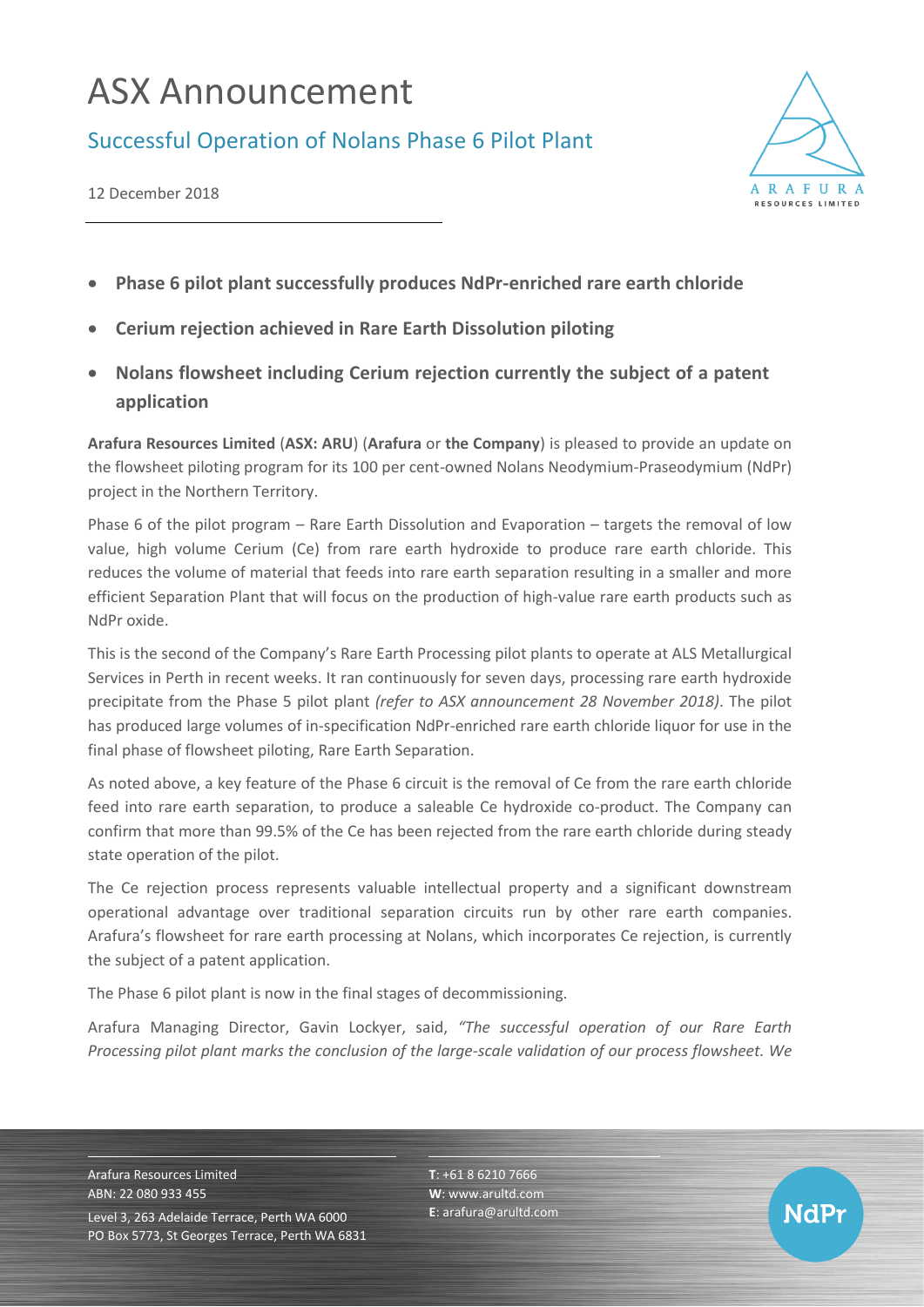#### 12 December 2018 | **ASX Announcement**

**Successful Operation of Nolans Phase 6 Pilot Plant**

*have developed and applied a number of process innovations across the flowsheet, including cerium removal prior to rare earth separation.*

*"Reagent consumption data from this latest phase of piloting are now being used to inform final plant design and costings in the Definitive Feasibility Study. The results of the study are expected by early February."*

- ENDS -

### For further information contact: Media enquiries:

Gavin Lockyer **Luke Forrestal** 

Managing Director **Managing Director** Media & Capital Partners T: +61 8 6210 7666 M: +61 411 479 144



**Phase 6 Pilot Plant: Rare Earth Hydroxide Dissolution Circuit**